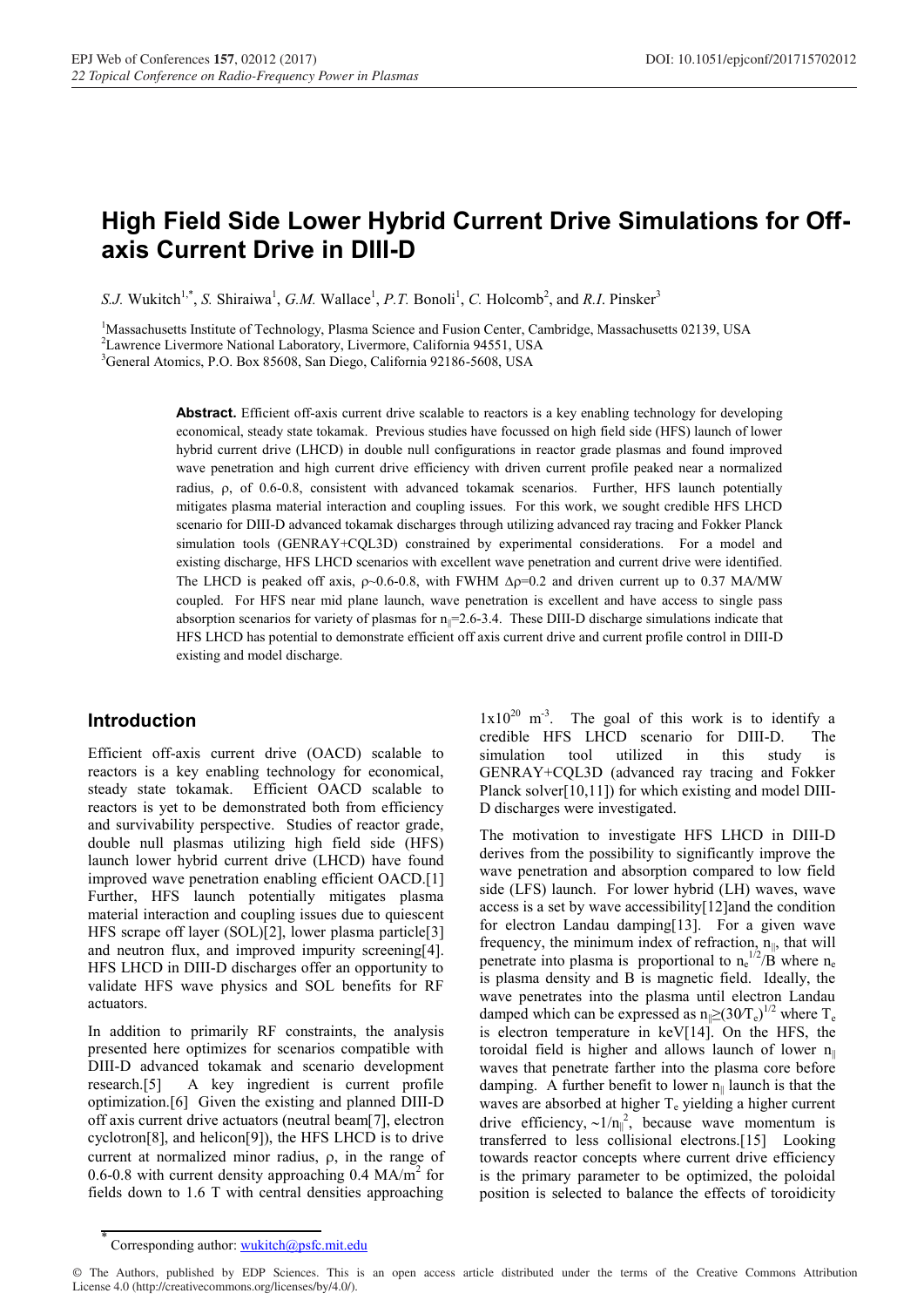

**Fig. 1** Magnetic field profile for 147634 (1.66 T discharge) shows that the HFS local magnetic field is 2.5x the LFS value.



Fig. 2 Electron density, ion and electron temperature profiles are peaked.

and poloidal field to maintain the smallest  $n_{\parallel}$  possible. In DIII-D, the primary consideration is the damping location. Thus, proper poloidal positioning allows for waves to penetrate and damp in region  $\rho \sim 0.6$ -0.8.

## **HFS LHCD Scenario Identification**

As mentioned above, LFS LHCD is unattractive in DIII-D and reactor plasmas due to wave penetration into the plasma core.[1] Using a typical low  $q_{min}$  (q is safety factor) discharge (147634), the mid plane B-field, density electron and ion temperature profiles are shown in figure 1 and 2. The waves launched with  $n_{\parallel} = 2.7$  at 4.6 GHz from the outboard mid plane fail to penetrate into the plasma core and pass through the divertor region as shown in figure 3. The discharge profiles are representative of profiles in other DIII-D advanced tokamak (AT) and model discharges investigated here. The study examined a variety of discharges with different launcher locations to identify launch positions to optimize wave penetration, absorption location, and current drive efficiency. The waves were launched assuming four poloidal locations to represent an



**Fig. 3** LH waves launched from LFS mid plane remain in the plasma periphery for 147634 due to the density and low local B field.



**Fig. 4** LH waves launched from HFS near mid plane penetrate and single pass damp near  $\rho \sim 0.6$  for 147634.

expected coupler with a spectrum peaked near 2.7 and width of  $+/-0.2$  which is consistent with 32 toroidal apertures. Two HFS launch positions showed the greatest promise: near the upper divertor and near the mid plane.

An example of near mid plane HFS launch position is shown in figure 4. The rays are launched at poloidal positions 3-24 cm below the mid plane. The launch spectrum has a peak at  $n_{\parallel} = 2.7 + (-0.2)$ . The rays penetrate and drive  $\sim$ 150 kA/MW peaked near  $\rho$  $\sim$ 0.6 with a corresponding efficiency  $0.12 \times 10^{20}$  A\*W<sup>-1</sup>m<sup>-2</sup>. As shown in Figure 5, the simulation suggests with 1 MW of coupled power can satisfy the required OACD in the range of  $p \sim 0.6$ -0.8 with current density approaching 0.4  $MA/m<sup>2</sup>$  for AT discharges. The ray penetration and trajectory are sensitive to  $n_{\parallel}$  and poloidal launch position. The rays from -3 cm propagate to the largest Z values with a few rays,  $n_{\parallel}$  -2.5, refracting back to the plasma edge at the top of the device. Launching the rays at or above the mid plane results in many more rays becoming trapped in the plasma edge.

An example of near upper divertor HFS launch position is shown in figure 6. The rays are launched at poloidal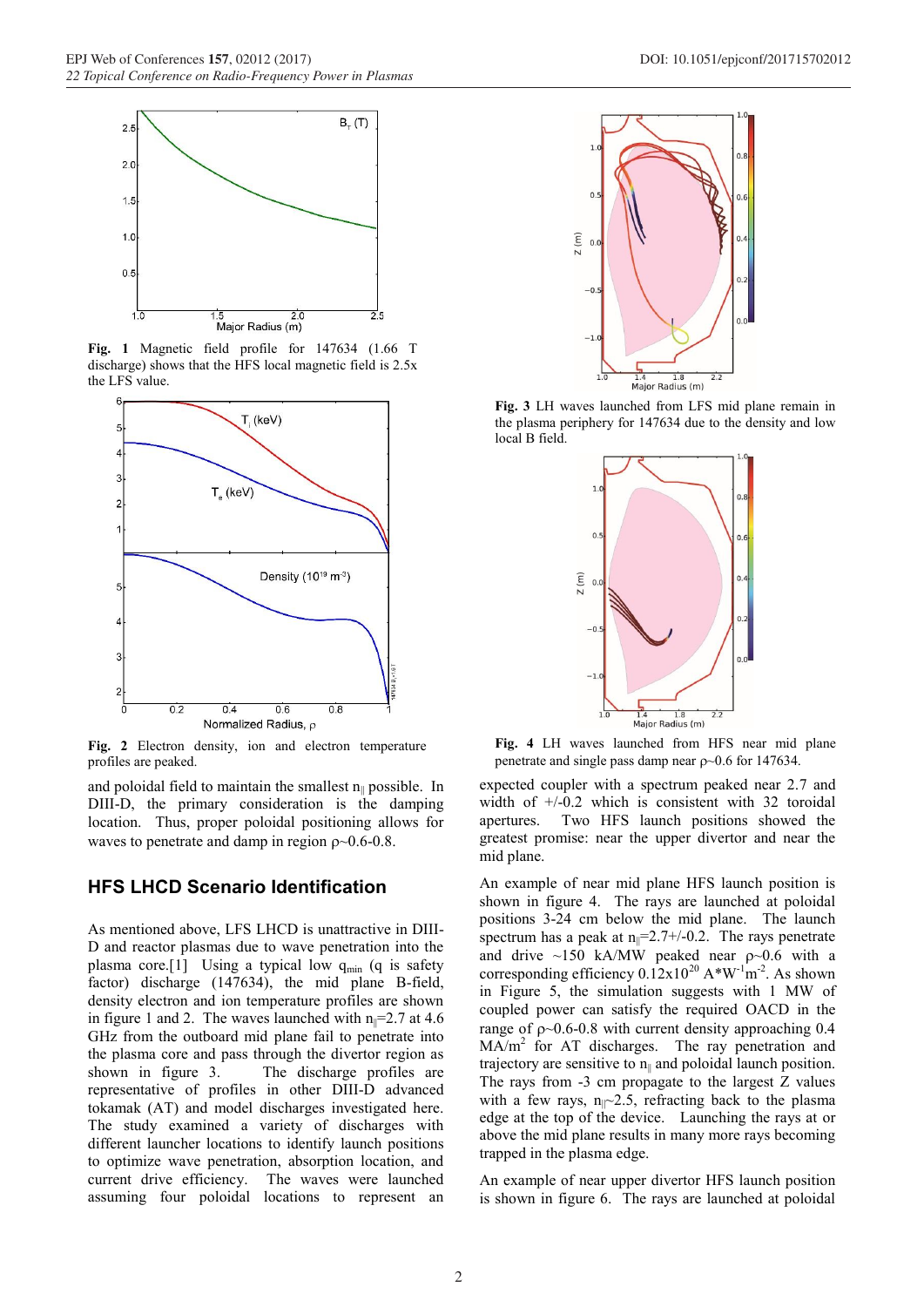

**Fig. 5** Driven current profile for 147634 for near mid plane launch is peaked near  $\rho$  ~0.6 and approaching the required  $0.4$  MA/m<sup>2</sup> with 1 MW coupled.



**Fig. 6** Ray propagation for near upper divertor LH wave launch shows good wave penetration and absorption.



**Fig.** 7 Driven current profile is peaked near  $\rho \sim 0.7$  with  $\sim$ 140 kA driven current.

positions 0.85 to 1.0 m above the mid plane. The launch spectrum is peaked at  $n_{\parallel} = 2.7 + (-0.2)$ . The rays penetrate and damp near  $\rho \sim 0.7$  and drive  $\sim 140$  kA per MW coupled peaked with a corresponding efficiency  $0.1x10^{20}$  $A*W<sup>-1</sup>m<sup>-2</sup>$  as shown in Fig. 7. Moving the launch location to closer to the mid plane results in decreased penetration and multiple reflections. Although similar to the near mid plane launch in penetration and efficiency, the near upper divertor launch has practical considerations that make it less ideal. For upper discharges with upper X-points, the launcher would be in a zone of high heat flux and high density. The former would make a structure difficult to design and the latter may prevent the waves from penetrating into the plasma. Further, long distance coupling would be very challenging. The anticipated long distance coupling, the distance to the last closed flux surface (LCFS), is  $>10$ cm.

For near mid plane launch, the sensitivity to magnetic field, electron temperature, and density were examined. The general trend with B-field is  $n_{\parallel}$  required for damping at  $p \sim 0.6$ -0.8 increased to 3 as B-field decreased to 1.6 T.



**Fig. 8** For DIII-D model AT discharge (1.6 T), HFS launched near mid plane penetrate and has single pass damping.



discharge is peaked near  $\rho$  ~0.7 for near mid plane launch.



Fig. 10 For 144476 (2 T), HFS launch has excellent wave penetration and single pass damp near r~0.6.



**Fig. 11** Driven current profile for 144476 (2 T) DIII-D AT discharge for  $n||=2.6+/0.2$  is peaked near r $\sim 0.7$  and drives  $\sim$ 190 kA/MW with current density >0.4 MA/m<sup>2</sup>.

Fig 8 and 9 show the wave propagation and driven current for a DIII-D 1.6 T AT discharge. For  $n_{\parallel} = 3 + (-0.2,$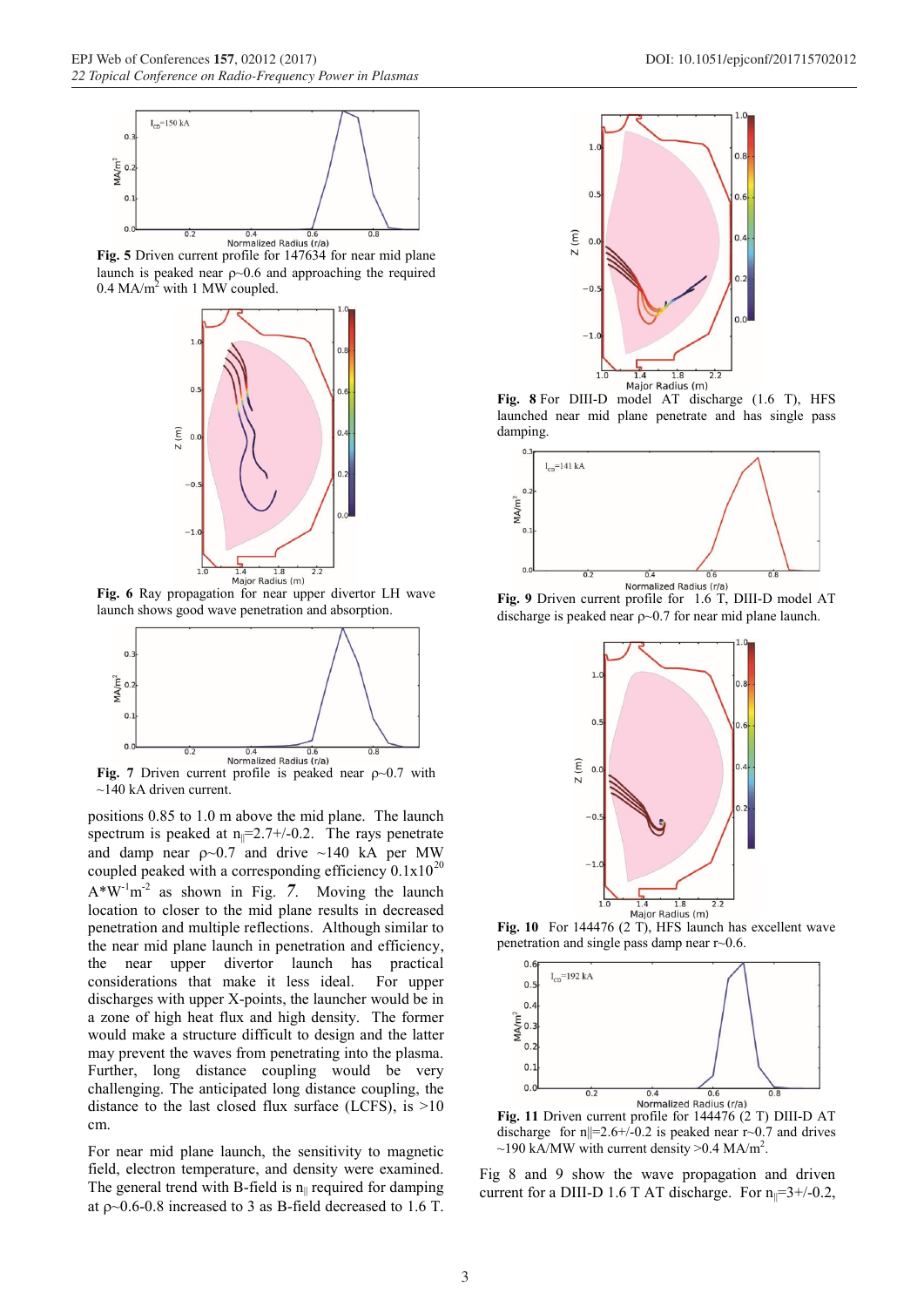



**Fig. 12** The wave guide route fits within the invessel profile except on the inner wall and baffle plate.

**Fig. 13** Placement of HFS LHCD coupler and wave guide network in the DIII-D model vacuum vessel is challenging but appears plausible assuming one can increase the radius of the center column tiles 2.5 cm.

the waves propagate and drive ~150 kA/MW current between  $p \sim 0.6 - 0.8$ . To obtain 0.4 MA/m<sup>2</sup> for this discharge, the HFS LHCD power would need to couple ~1.3 MW. At ~2 T, the higher field allows a lower  $n_{\parallel}$  to be launched and the corresponding driven current increases to 190 kA/MW. At this level, the current density is sufficient to allow current profile control from a simulation perspective. Similar studies were done for density and temperature. As expected increasing the density required increasing  $n_{\parallel}$  to 3.4 for central density  $\sim 9x10^{20}$  m<sup>-3</sup> at 1.6 T and the driven current falls to  $\sim 85$ kA/MW. At higher B-fields, the density window and driven current levels improve. For temperature, the primary impact was on single pass damping. Decreasing the temperature by 25% from existing discharges resulted in waves having multiple reflections where  $\approx$ 85% of the power is damped on the first pass.

## **Practical Outlook for HFS LHCD at DIII-D**

The conceptual launcher and wave guide network design is based on existing technology and is shown in Fig 12 and Fig 13. One WR-187 wave guide from a 250 kW klystron will be split into 16 apertures using two bijunctions[16] toroidally and a 4 way poloidal

## **References**

- [1]P.T. Bonoli et al., "Novel Reactor Relevant RF Actuator Schemes for the Lower Hybrid and the Ion Cyclotron Range of Frequencies". Preprint: 2016 IAEA Fusion Energy Conference, Kyoto [TH/5-1].
- [2] N. Smick, B. Labombard, and I.H. Hutchinson, Nuclear Fusion **53**, 023001 (2013).
- [3] B. LaBombard, J.E. Rice, A.E. Hubbard, J.W. Hughes et al., Nuclear Fusion **44**, 1047 (2004).
- [4] B. Labombard,A. Kuang, D. Brunner, I. Faust et al., Nuclear Fusion **57**, -76021 (2017).
- [5] T. C. Luce, Fusion Sci. Tech. **48**, 1212–1225 (2005).
- [6] C. T. Holcomb, J. R. Ferron, T. C. Luce, T. W. Petrie, et al. Nuclear Fusion **54**, 093009 (2014).
- [7] J. M. Park, M. Murakami, C. C. Petty, W. W. Heidbrink et al., Phys. Plasmas **16**, 092508 (2009).

splitter[17]. The conceptual launcher is eight WR-187 split into 32 toroidal apertures. This results in an expected power density of  $\leq$ 30 MW/m<sup>2</sup> assuming 200 kW delivered and similar to power densities obtained in Tore Supra and planned for ITER.[16] The aperture dimension is 6 cm tall and 0.5 cm wide with a 1 mm septa and results in a peak  $n_{\parallel} = 2.7$  for  $\Delta \phi = 90^{\circ}$  excitation. With the passive elements, the directivity is  $~62\%$  and can access  $2.4 \le n \le 3$  with >55% directivity. The wave guide enters from the LFS, passes under the cryopump and divertor and up the inner wall with the long dimension along the vessel. Above the inner strike point, the wave guide twists to orient the wave guide's long dimension perpendicular to the inner column. To accommodate the twist, the inner column radius would need to increase by 2.54 cm. For the AT plasmas simulated here, the smallest inner gap is 3.8 cm suggesting there is may be room to expand the inner column without impacting the target AT plasmas. In addition to the inner column tile modifications, a number of protective tiles and baffle plate would need to be modified to allow routing of the wave guides to the launcher. From an operational perspective, impurities from a metal surface on the inner wall needs to be assessed.

## **Summary of HFS LHCD at DIII-D**

The simulations suggest efficient HFS LHCD off-axis current drive is possible for DIII-D existing and target AT discharges. An experiment based on these simulations could provide an opportunity to demonstrate q profile control for B<sub>T</sub>≥1.6 T, n<sub>e</sub><9x10<sup>19</sup>m<sup>-3</sup> with high current drive efficiency and deposition peaked between  $p=0.6-0.8$  compatible with high temperature plasmas and scalable to reactors. Further, such an experiment would allow investigation of HFS wave propagation and SOL benefits for RF actuators. The primary in-vessel challenge is increase of the central column radius.

Work supported by the U.S. Department of Energy, Office of Science, Office of Fusion Energy Sciences, using User Facility DIII-D, under Award Number DE-FC02-04ER54698 and by US DoE Contract No. DE-FC02-01ER54648 under a Scientific Discovery through Advanced Computing Initiative.

- [8] R. Prater and C. C. Petty, Fusion Sci. Tech. **48**, 1141–<sup>1148</sup>  $(2005)$
- [9] R. Prater, C. P. Moeller, R. I. Pinsker, M. Porkolab et al., Nucl. Fusion **54**, 083024 (2014).
- [10] A.P. Smirnov and R.W. Harvey, Bull. Am. Physical Society **40**, 1837 (1995).
- [11] R. W. Harvey, and M. McCoy, in Proceedings of the IAEA Technical Committee Meeting on Simulation and Modeling of Thermonuclear Plasmas, Montreal, Canada, 1992 (IAEA, Vienna, 1992), US DOC NTIS Document No. DE93002962.
- [12] M. Brambilla Nuc. Fusion **19**, 1357 (1979).
- [13] M. Brambilla Physics of Plasma Close to Thermonuclear Conditions (Brussels, 1980) 291.
- [14] Y. Peysson and Tore Supra Team, Nuclear Fusion **41**, 1703 (2001). doi:10.1088/0029-5515/41/11/320.
- [15] N. J. Fisch, Phys. Rev. Lett. **41**, 873 (1978).